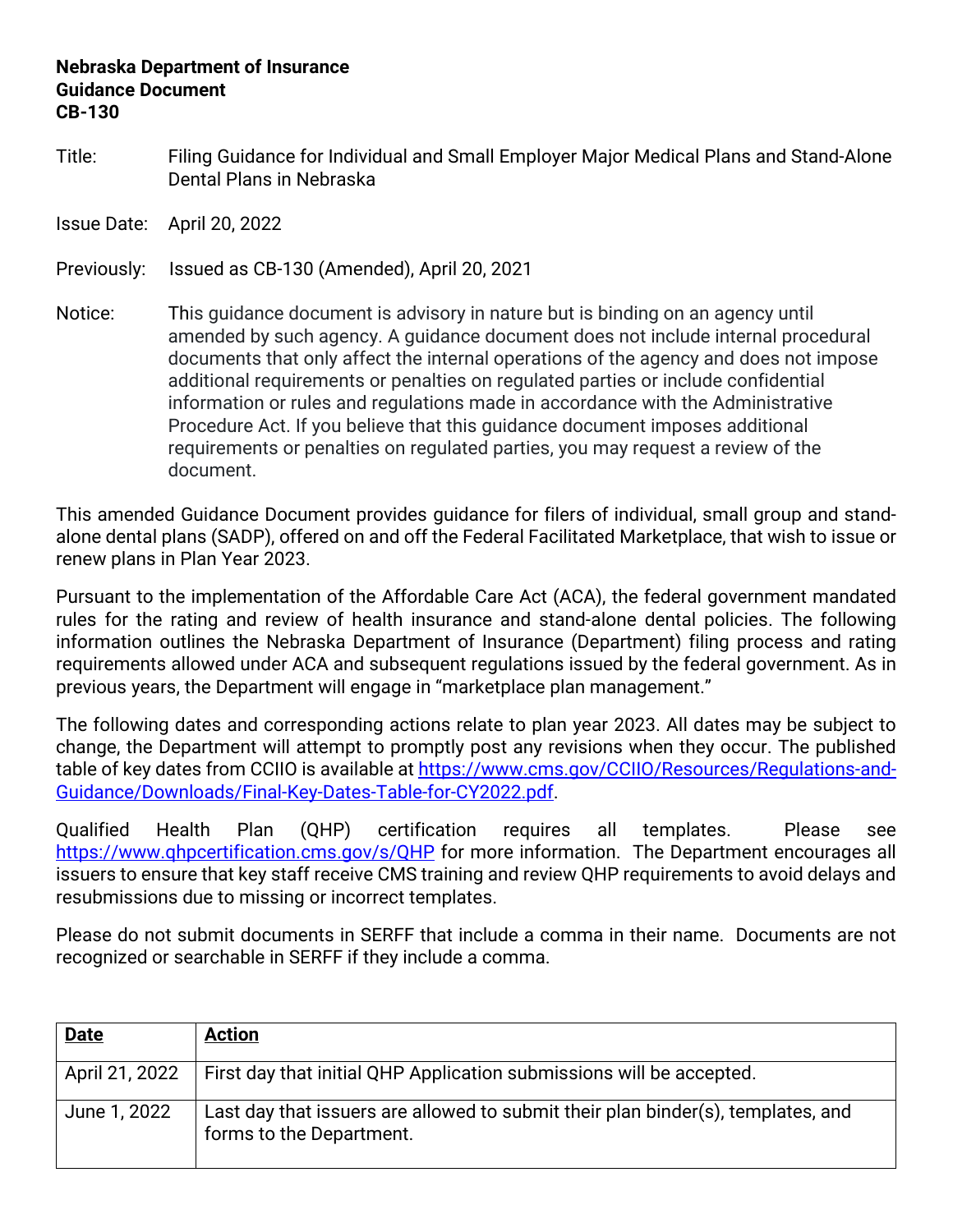|               | This includes all QHP and Non-QHP Major Medical Plans in the Individual or Small<br>Employer Marketplace, whether ON-Marketplace or OFF-Marketplace. Issuers<br>must have HIOS and Carrier ID numbers.                                                                                                   |
|---------------|----------------------------------------------------------------------------------------------------------------------------------------------------------------------------------------------------------------------------------------------------------------------------------------------------------|
|               | This includes SADP plans ON-Marketplace and certified OFF-Marketplace. These<br>SADPs must also submit rate filings by this date.<br>OFF-Marketplace only non-certified SADPs are not subject to the ACA, and not<br>subject to this Bulletin.                                                           |
|               | For Major Medical Plans the Rate Filings, Rate Table Template (RTT) and Unified<br>Rate Review Template (URRT) are NOT required to be included as part of this<br>initial submission. See subsequent dates for when these are required to be<br>provided.                                                |
| June 15, 2022 | Final day for NDOI to submit QHP plans to CMS.                                                                                                                                                                                                                                                           |
| June 22, 2022 | Deadline for all issuers providing major medical coverage that includes a QHP in<br>the Single Risk Pool Market (ON-Marketplace Individual or Small Group) to<br>submit SERFF rate filings and Rate Table Templates (RTTs).                                                                              |
|               | Issuers must include the RTT in their SERFF binder.<br>Issuers should submit the URRT in the SERFF rate filing on the "URRT" tab, and in<br>the binder. The URR Module consists of the Part I URRT, the Part II Rate Filing<br>Justification (RFJ) if applicable, and the Part III Actuarial Memorandum. |
|               | Please note: while rates and forms are not made public by NDOI until final<br>approval, federal law and CMS activities can preempt Nebraska's approach. Public<br>exposure of some rate information is expected to occur on July 27, 2022, as part<br>of the ACA notice and comment requirement.         |
| July 13, 2022 | Deadline for all issuers providing Single Risk Pool major medical coverage that<br>does not include a QHP to submit SERFF rate filings and rate table templates.<br>This pertains to Individual and Small Group Issuers offering plans that are all<br>strictly OFF-Marketplace.                         |
|               | Issuers must include the RTT in their SERFF binder.<br>Issuers should submit the URRT in the SERFF rate filing on the "URRT" tab, and in<br>the binder. The URR Module consists of the Part I URRT, the Part II Rate Filing<br>Justification (RFJ) if applicable, and the Part III Actuarial Memorandum. |
| July 20, 2022 | Final day for NDOI to submit all proposed rates to CMS for both QHP and Non-<br>QHP plans, ON and OFF Marketplace.                                                                                                                                                                                       |
|               | Note that there will be opportunities during the QHP certification process for<br>issuers to update, correct, or change the QHP Rate Table Template (as may be<br>necessary).                                                                                                                            |
| July 26, 2022 | If insurers wish to reserve the option to reduce or increase rates if the American<br>Rescue Plan Act subsidies continue into 2023, the proposed alternate rates must<br>be submitted to NDOI by July 26. Alternative rates will not be accepted and                                                     |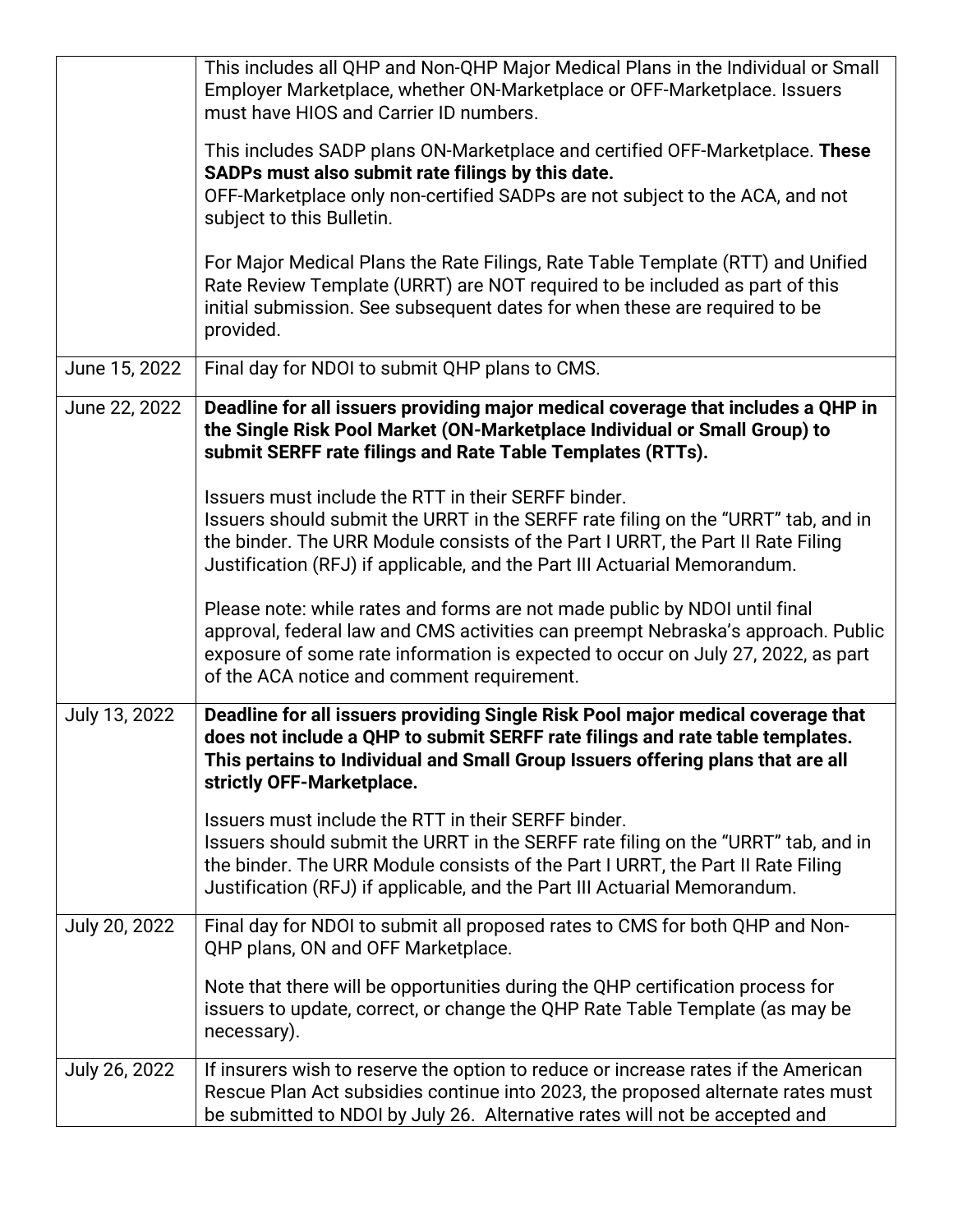|                          | cannot be amended after CMS publishes proposed rate changes for comment on<br><b>July 27.</b>                                                                                                                                         |
|--------------------------|---------------------------------------------------------------------------------------------------------------------------------------------------------------------------------------------------------------------------------------|
| July 27 2022             | CMS intends to publish proposed rate changes for comment. Nebraska will use<br>the federal website for state publication purposes. Public access will be via a link<br>to the rate information at: https://ratereview.healthcare.gov. |
| August 17,<br>2022       | Final CMS deadline for issuer changes to QHP application. This includes all<br>Individual and Small Employer Major Medical ON-Marketplace plans.                                                                                      |
|                          | Note that CMS requires all rate filings that contain a QHP be finalized by 3:00 p.m.<br>EDT on August 17, 2022.                                                                                                                       |
| August 10 to<br>24, 2022 | Issuers complete final plan confirmation, and submit final Plan ID Crosswalk<br>Templates, in the PM Community.                                                                                                                       |
| September 13,<br>2022    | CMS sends issuers QHP Certification Agreements.                                                                                                                                                                                       |
| September 21,<br>2022    | Deadline for Issuers to return signed Certification Agreements and Final Plan<br>Crosswalks to CMS.                                                                                                                                   |
|                          | States send CMS final plan recommendations.                                                                                                                                                                                           |
|                          | Machine Readable/URL Deadline - Issuers' machine-readable data must be<br>posted, and marketing URLs must be live and active.                                                                                                         |
| September 30,            | Final date for NDOI to close all Non-QHP only rate filings.                                                                                                                                                                           |
| 2022                     | Note that all issuers must finalize all rate filings that only contain non-QHPs by<br>October 17, 2022.                                                                                                                               |
| October 4 to 5,<br>2022  | CMS releases certification notices to issuers and states.                                                                                                                                                                             |
| October 31,<br>2022      | The target date for NDOI to release all ACA SERFF rate filings to be publicly<br>viewable. Material within the filing that has been accepted as being "Trade Secret"<br>is kept confidential and not publicly viewable.               |
| November 1,<br>2022      | Open enrollment begins. Final rates are published by CMS.                                                                                                                                                                             |
| December 15,<br>2022     | Deadline to submit 2 <sup>nd</sup> Quarter 2023 rate adjustments, with rate filings and binders<br>in SERFF for Small Group On and Off-Exchange plans. Also, URRTs must be<br>submitted in SERFF by this date.                        |
| February 15,<br>2023     | Deadline for 2 <sup>nd</sup> Quarter 2023 Small Group rate filings to be completed with final<br>RTTs and URRTs transmitted by the DOI to CMS.                                                                                        |
| March 15,<br>2023        | Deadline to submit 3 <sup>rd</sup> Quarter 2023 rate adjustments, with rate filings and binders<br>in SERFF for Small Group On and Off-Exchange plans. Also, URRTs must be<br>submitted in SERFF by this date.                        |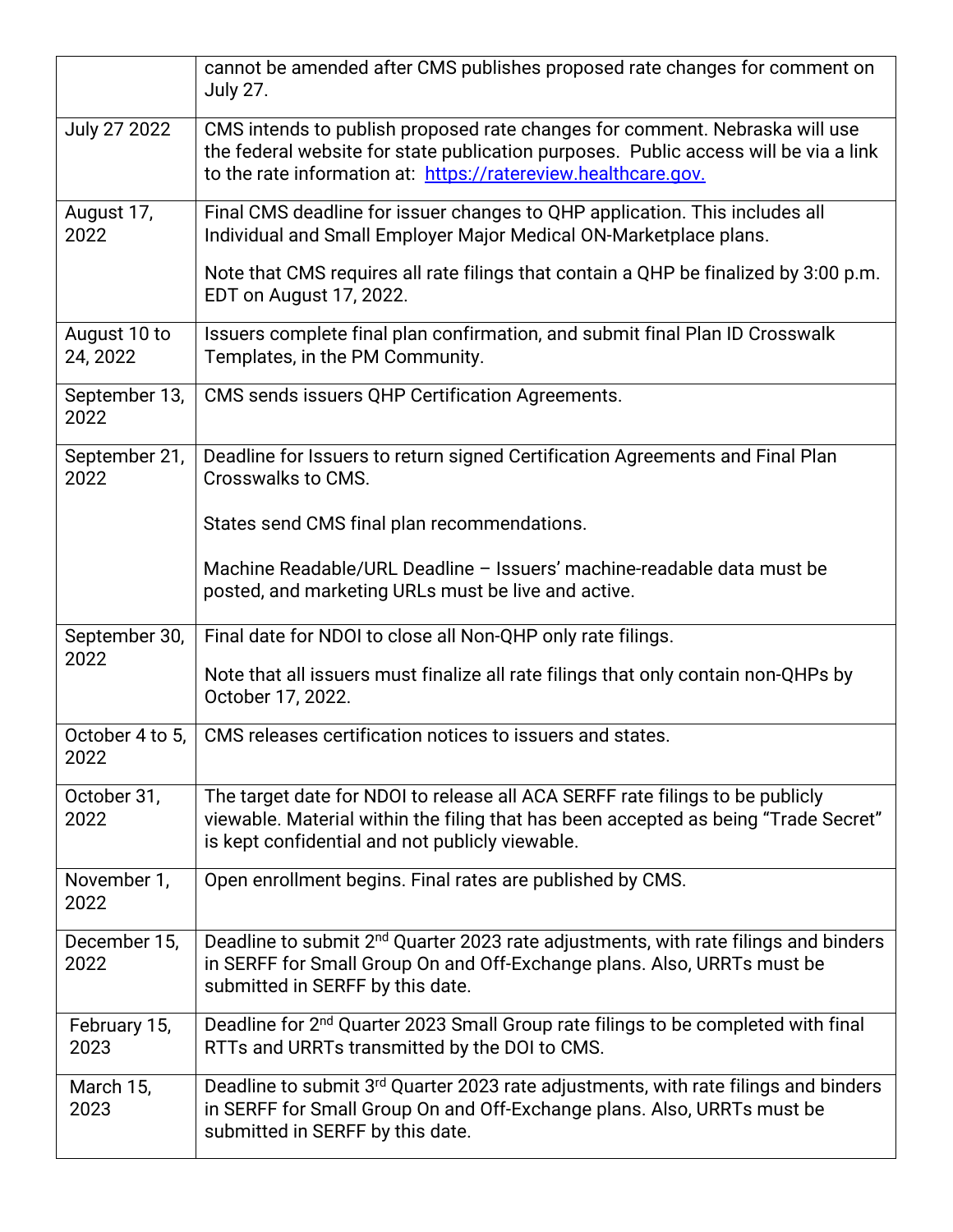| May 15, 2023       | Deadline for 3 <sup>rd</sup> Quarter 2023 Small Group rate filings to be completed with final<br>RTTs and URRTs transmitted by the DOI to CMS.                                                                 |
|--------------------|----------------------------------------------------------------------------------------------------------------------------------------------------------------------------------------------------------------|
| June 15, 2023      | Deadline to submit 4 <sup>th</sup> Quarter 2023 rate adjustments, with rate filings and binders<br>in SERFF for Small Group On and Off-Exchange plans. Also, URRTs must be<br>submitted in SERFF by this date. |
| August 15,<br>2023 | Deadline for 4 <sup>th</sup> Quarter 2023 Small Group rate filings to be completed with final<br>RTTs and URRTs transmitted by the DOI to CMS.                                                                 |

**IMPORTANT:** The following form and rate filing requirements are offered to clarify the process. The sequence in which the information is shown is not indicative of the level of importance.

- 1. The issuer's plans must be certified to participate in the Marketplace. Nebraska's benchmark plan, as determined by the United States Department of Health and Human Services, is the BlueCross BlueShield of Nebraska BluePridePlus, Option 102 Gold.
- 2. Both ON-Marketplace and OFF-Marketplace plans must be submitted in SERFF Plan Management. The General Instructions for Nebraska in SERFF provide checklists and trade secret protection guidance.
	- All filings are required to be in Binders (including OFF-Marketplace only Health Plans) when entered in SERFF.
	- Individual and Small Group filings must be submitted under separate SERFF tracking numbers.
	- The Binder(s) will include forms, rates (the RTT) and other templates for Individual plans and a separate binder for Small Employer plans. Nebraska's statutory definition of small employer group size is 2 to 50.
	- For major medical plans the final Rate Table Template ("RTT") and Uniform Rate Review Template ("URRT") must be submitted by June 22, 2022, for QHPs, and by July 13, 2022 for non-QHPs. For SADPs the RTT should be submitted with the binder by the June 1, 2022, deadline.
- 3. All ACA compliant filings should include the Department's 2023 ACA Review Checklist (available in SERFF), redline versions showing changes from previously approved forms, the Nebraska Filing Form, URRT, Actuarial Memorandum (unredacted and redacted versions), templates, template SBC with Statement of Variability listing benefit levels specific to each plan ID or an SBC for every plan, Readability Certification, Accreditation Certificate, attestations, any Justifications, Access Plan and network maps, URLs for SBCs and provider networks, and cover letter information. Each product submitted can only be filed in one SERFF filing, with its corresponding SBCs and any application documents in that same SERFF filing. You must run the Federal tools before submitting each template. Templates must include an .xls version.
- 4. All SADP filers must complete the ACA Pediatric Dental Checklist (available in SERFF).
- 5. All Small Group or Individual Health Plan issuers must make available an off-exchange plan to mirror each on-exchange plan submitted.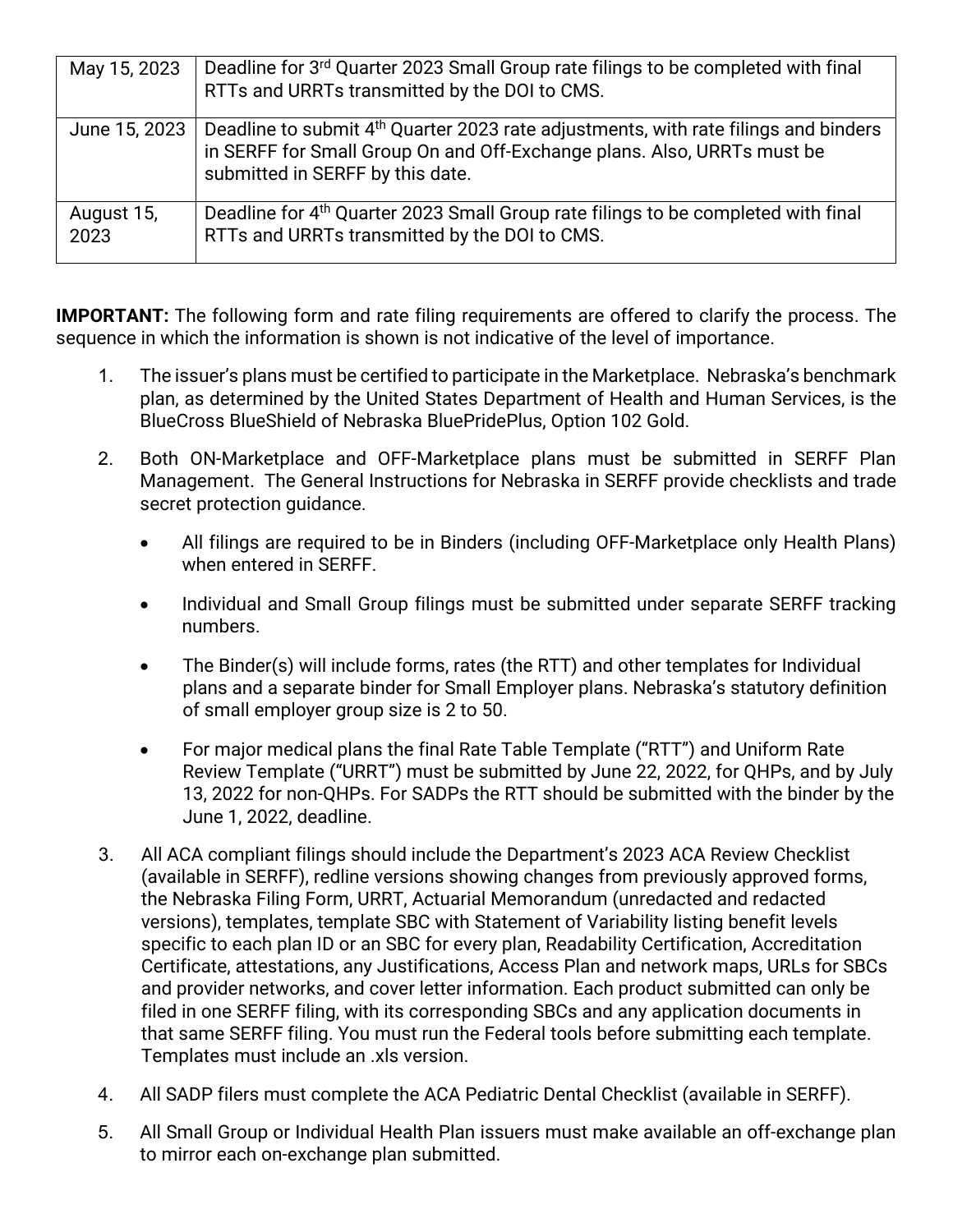- 6. **A separate Summary of Benefits and Coverage must be submitted for each product, with a Statement of Variability listing benefit levels by plan ID. In the alternative, an SBC must be submitted for each plan. SBCs must be included in the same SERFF filing as the coverage document that the SBC describes. Similarly, any applications filed in SERFF must be filed in the same filing as the coverage document for which the application will be used.** Because the SBCs will be in the form filings, they do not need to be included in the binder filings. Please see [https://www.cms.gov/CCIIO/Resources/Fact-Sheets-and-](https://www.cms.gov/CCIIO/Resources/Fact-Sheets-and-FAQs/Downloads/FAQs-Part-41.pdf)[FAQs/Downloads/FAQs-Part-41.pdf](https://www.cms.gov/CCIIO/Resources/Fact-Sheets-and-FAQs/Downloads/FAQs-Part-41.pdf) for a description of the most recent changes to the SBC coverage examples calculator, the guide and narratives for coverage examples, instructions for completing the SBC template, and the SBC template and associated materials.
- 7. In general, the ACA requirements for Individual and Small Group cannot be added by endorsement, matrix inserts, variables, or amendment rider.
	- Policy forms must meet state requirements, as well as the 2017 ACA benchmark essential health benefits, metal levels, PPACA, and community rating requirements. State benchmark plans are listed on the CMS website at [https://www.cms.gov/CCIIO/Resources/Data-Resources/ehb#ehb.](https://www.cms.gov/CCIIO/Resources/Data-Resources/ehb#ehb)
	- Plans must be guaranteed issue and guaranteed renewable, with no pre-existing condition limitations. NDOI allows only limited form variability.
	- Each metal level of Platinum (90% AV), Gold (80% AV), Silver (70% AV), or Bronze (60% AV) should have a separate non-variable schedule with a unique form number.
	- Please note that each FFM issuer must offer a Silver plan statewide and a Gold plan statewide. The Platinum and Bronze levels are optional.
- 8. Network Adequacy review requires insurers to submit an Access Plan (template available on the DOI website, under the Insurers tab, under Life and Health), along with maps showing locations of hospitals, primary care providers, specialists, behavioral health inpatient and outpatient, and a URL to the provider directory.
- 9. Individual Catastrophic plans are for under age 30 and are optional.
- 10. Issuers will maintain a single statewide risk pool for each of their non-grandfathered individual and small group markets.
- 11. Rating territories are limited to no greater than four in the state, determined by three-digit zip codes for the Small Employer market, and determined by Counties for the Individual market.
- 12. No application shall contain health questions, although questions determining tobacco use, age, and gender, may be asked.
- 13. No Binders will be accepted after June 1, 2022. With the exception of small group quarterly rate filing adjustment requests, rates and forms may only be filed once per year.
- 14. MHPAEA compliance review will include Financial Requirements (FR), Quantitative Treatment Limitations (QTL), and, in response to new federal requirements for MHPAEA, plans must submit their self-evaluation of Non-Quantitative Treatment Limitations (NQTLs). The Self-Compliance Tool at [https://www.dol.gov/sites/dolgov/files/EBSA/laws](https://www.dol.gov/sites/dolgov/files/EBSA/laws-and-regulations/laws/mental-health-parity/self-compliance-tool.pdf)[and-regulations/laws/mental-health-parity/self-compliance-tool.pdf](https://www.dol.gov/sites/dolgov/files/EBSA/laws-and-regulations/laws/mental-health-parity/self-compliance-tool.pdf) provides a template for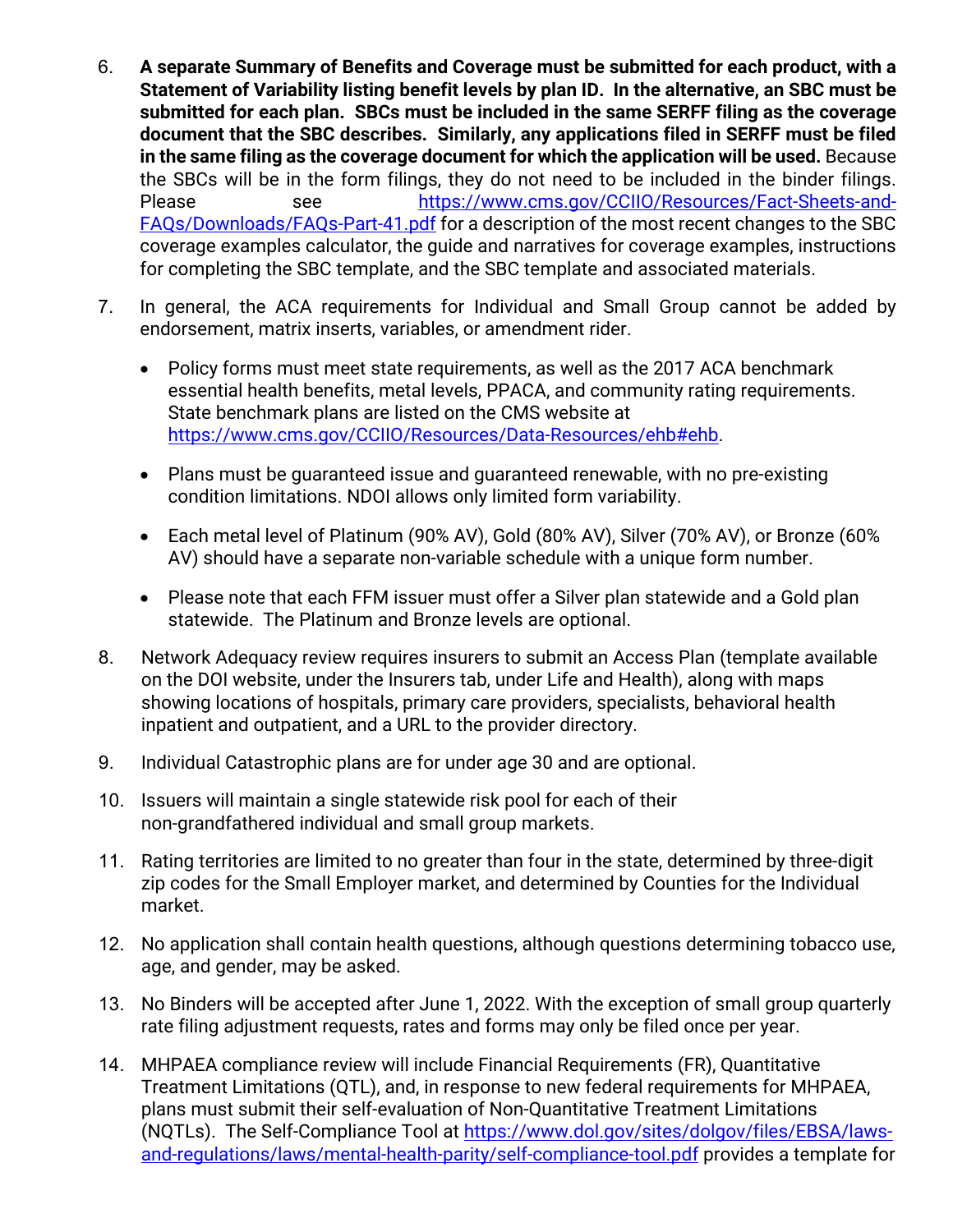insurer evaluation of benefits for MHPAEA compliance, and is reflected in the NAIC Market Regulation Handbook Chapter 24B.If parity concerns are flagged during review, a SERFF objection describing the potential violation will be transmitted, and the filer will have an opportunity to re-evaluate the provision and either make a plan correction or explain to the Department the reason the provision does not violate MPHAEA. A completed Self-Compliance Tool, or a completed FR/QTL and NQTL tables from Chapter 24B of the Market Regulation Handbook, can demonstrate MHPAEA compliance. Excel templates for both the FR/QTL table and NQTL table in Chapter 24B are provided on the DOI website, under the Insurers tab, under Life and Health. Filers may find it efficient to complete these tables during pre-filing compliance checks, to avoid delays during review of filed plans.

- 15. Requests for trade secret protection should be submitted using the trade secret request template found in the Attachments list at the bottom of Nebraska's General Instructions in SERFF. All information is considered Public unless a valid Trade Secret request has been properly submitted within the rate filing.
- 16. The NDOI will work with carriers and their rate submissions during the period allotted under this Bulletin and CMS guidelines. Insurers are encouraged to submit early and will be served on a first come, first served basis.

## **Uniform Rate Review Module (URR) Filings:**

- 17. For Individual and Small Employer major medical health plans Issuers are required to submit the following URR components in SERFF under the new "URRT" tab:
	- Part 1 Uniform Rate Review Template (URRT).
	- Part  $2$  Rate Increase Justification. Is only provided if any plan within a product in the filing is receiving a rate increase of 15% or greater.
	- Part 3 Actuarial Memorandum Un-redacted version, and optional Redacted version.

## **Minimum Required Contents of Nebraska ACA Major Medical Rate Filings:**

ACA Major Medical rate filings should contain at a minimum the following items:

- A cover letter outlining the rate action being taken, comments on key plan changes.
- An authorization letter if an outside organization will be submitting the rate filing on behalf of the issuer.
- The Federal Uniform Rate Review (URR) Module, which includes the following:
	- o Part 1 URRT;
	- o Part 2 Rate Increase Justification (if applicable);
	- $\circ$  Part 3 Actuarial Memorandum; an un-redacted version must be submitted, and also a redacted version may be submitted. Note that Nebraska applies different requirements regarding items allowed to be Trade Secret than what is allowed to be redacted in the Federal Memorandum.
- In the Part 1 URRT spreadsheet the Department requests that all issuers complete the "Current Enrollment" line on Worksheet 2, Section 2, using enrollment as of **June 1, 2022**. If enrollment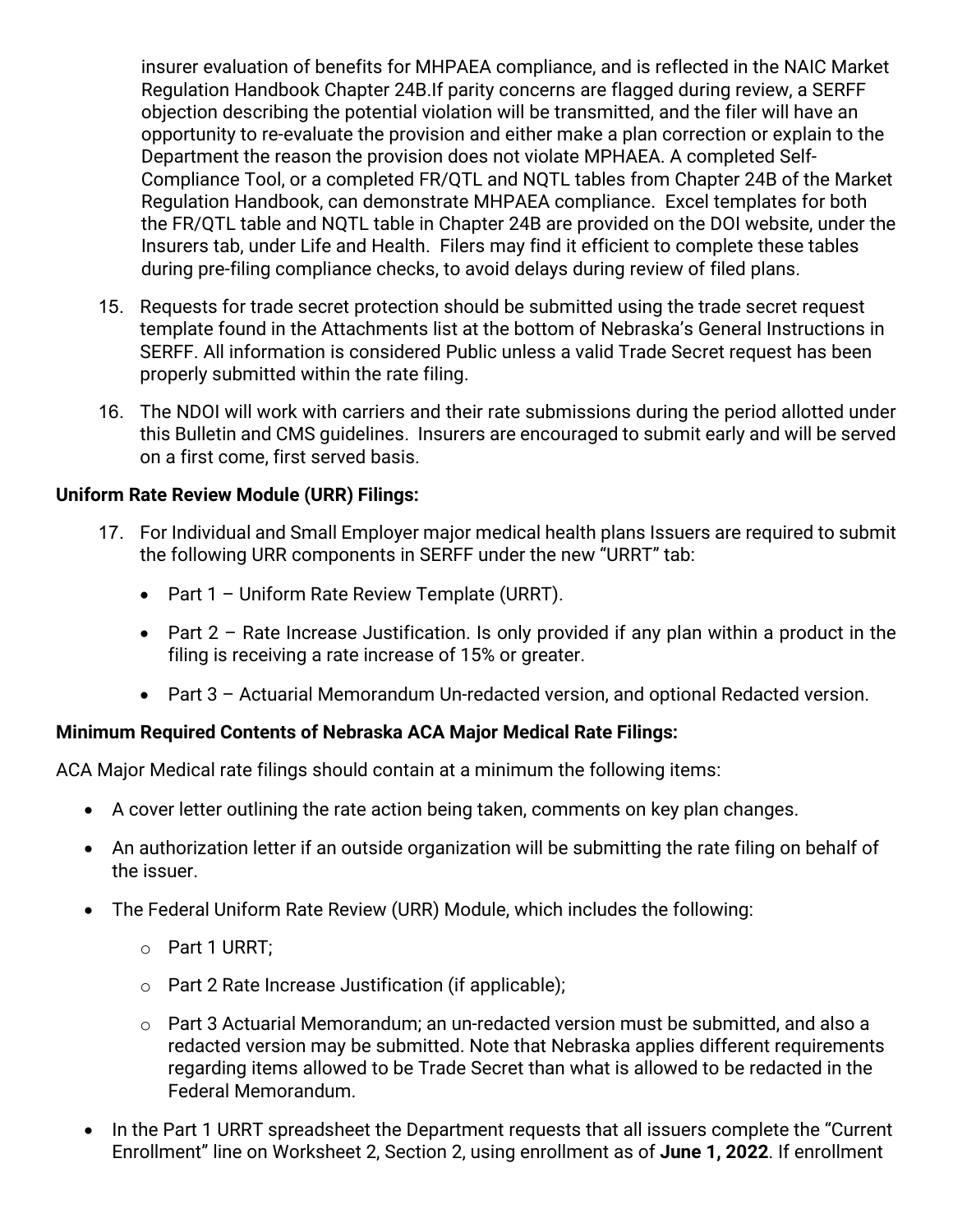as of this date is not yet available at time of filing, then indicate the most recent date that you did have available and have used but note that you will be requested to update the URRT during rate filing review when this enrollment data as of June 1, 2022 becomes available.

- Also in the URRT spreadsheet issuers with 2021 ACA experience must enter this data into Worksheet 1, Section 1. Other experience should not be entered in Section 1 in an attempt to avoid using 2021 experience which was impacted by COVID-19.
- Issuers may provide an alternate rate development for 2023 using experience other than their own ACA 2021 experience if they deem their 2021 experience to be less than 100% credible due to COVID-19 claims distortions or other factors. Alternative experience should be provided and documented elsewhere in the Actuarial Memorandum and entered as the projected Manual EHB Allowed Claims pmpm in Section 2.
- A Rate Manual to be provided under the Rate / Rule Schedule tab containing at least the "Base Rates" and all rating factors that are applied to the Base Rates to determine any policyholder's rates (Age rating factors, Area rating factors, Benefit factors / AV Pricing factors).
	- o Base Rates are defined to be the calibrated Plan Adjusted Index Rates to which each allowable consumer level rating adjustment is applied to obtain the Consumer Adjusted Premium Rates. Consumer level rating adjustments are: Age factors, Geographic Area factors, Tobacco factors, Family Structure rating.
- The Nebraska Rate Table Spreadsheet.
	- o Note: this is not the RTT which is only expected to be included in the binder, and not in the rate filing. The RTT should NOT be used to replace the Rate Manual under the SERFF Rate / Rule Schedule tab.
- Actuarial Value (AV) Calculation sheets for each plan, and an Actuarial Attestation that AVs were calculated using accepted methods.
- A complete Actuarial Memorandum with development of rates including a projection calculation demonstrating how 2023 projected claims, premium and membership were developed, and illustrating how all trend and projection factors were applied to base experience.
	- o Note that the Federal URRT and its supporting Part III Actuarial Memorandum are not required to be the official rate development used to set rates. If the Un-redacted Part III Actuarial Memorandum completely describes the rate setting method with detailed support for how all base rates and rating adjustments were developed and applied, then this may be used to satisfy this requirement.
- Within the rate filing, carriers must delineate their broker commission schedules for the upcoming calendar year. The schedules must not distinguish between special enrollments or open enrollments or any other factor that could be related to health status such as metal level, age, family size, etc. As commissions are a key component of the rate development, changes to the schedules for individual and small group health benefit plans should largely align with the calendar year rate setting process. Commission schedule changes must be submitted to the DOI General Counsel and Deputy Director at least 90 days prior to implementation and may not be accepted without clear justification as to why the change cannot be postponed until the